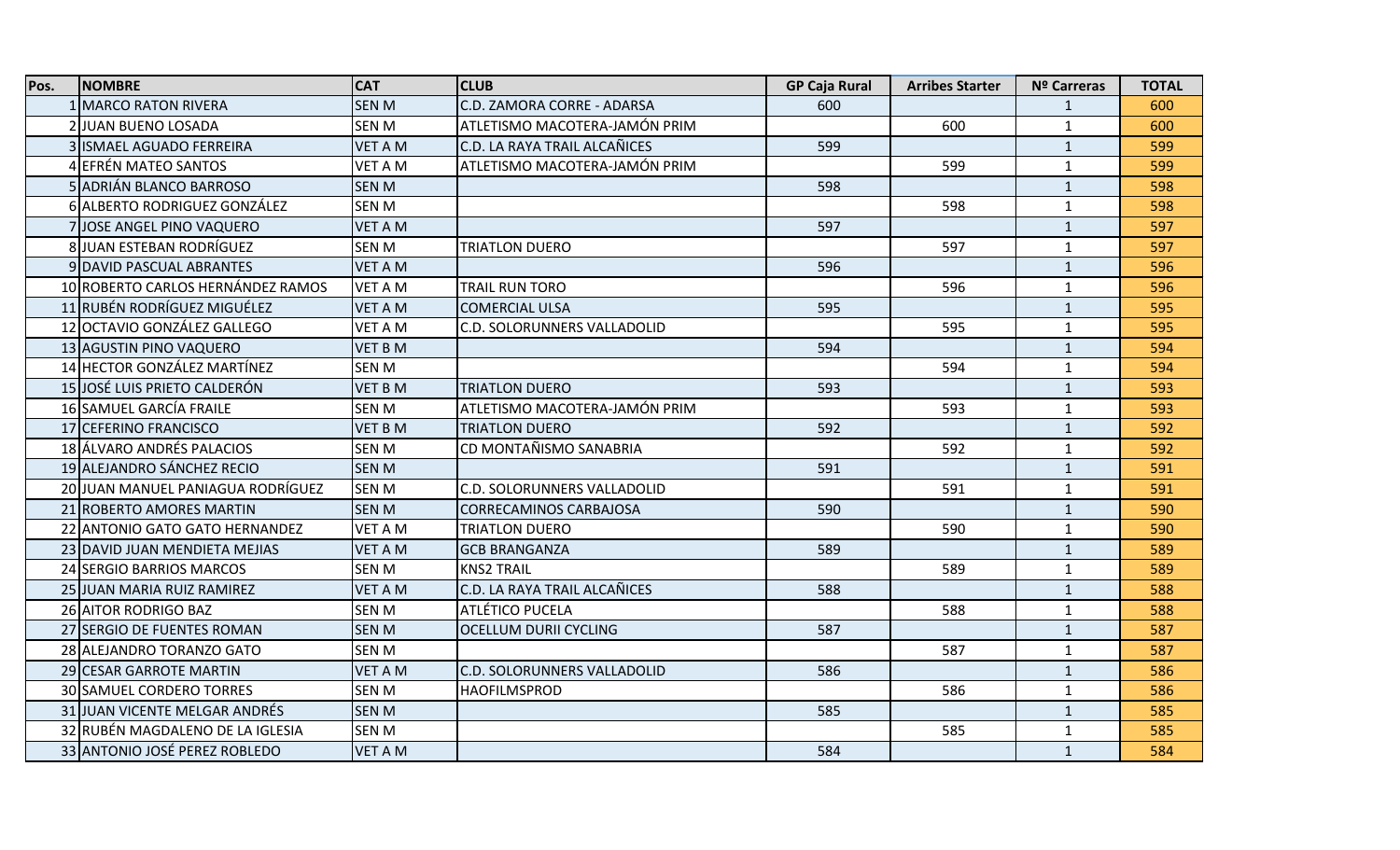| 34 MIGUEL ANGEL LOBATO PONTEJO        | <b>VET B M</b> | <b>TRILOBITES ZAMORA</b>                 |     | 584 | $\mathbf{1}$ | 584 |
|---------------------------------------|----------------|------------------------------------------|-----|-----|--------------|-----|
| 35 FRANCISCO JAVIER RODRIGUEZ JIMENEZ | <b>VET A M</b> | C.D. ZAMORA CORRE - ADARSA               | 583 |     | $\mathbf{1}$ | 583 |
| 36 ANGEL GARCÍA MARTÍN                | <b>VET A M</b> | <b>CORRECAMINOS CARBAJOSA</b>            |     | 583 | $\mathbf{1}$ | 583 |
| 37 JOSÉ LUIS FIDALGO PÉREZ            | <b>VET A M</b> |                                          | 582 |     | $\mathbf{1}$ | 582 |
| 38 KIKE BERMEJO GALLEGO               | <b>SEN M</b>   |                                          |     | 582 | $\mathbf{1}$ | 582 |
| 39 JORGE PANIAGUA PETISCO             | <b>SEN M</b>   |                                          | 581 |     | $\mathbf{1}$ | 581 |
| 40 JOSUÉ PÉREZ SARDÓN                 | <b>SEN M</b>   | ATLÉTICO PUCELA                          |     | 581 | $\mathbf{1}$ | 581 |
| 41 GUZMAN PACHO GARCIA                | <b>SEN M</b>   |                                          | 580 |     | $\mathbf{1}$ | 580 |
| 42 DAVID GARCIA RIESCO                | <b>VET A M</b> |                                          |     | 580 | $\mathbf{1}$ | 580 |
| 43 EDUARDO FAUNDEZ CASADO             | <b>VET A M</b> | C.D. ZAMORA CORRE - ADARSA               | 579 |     | $\mathbf{1}$ | 579 |
| 44 JOSE CARRASCO BARTOLOMÉ            | VET B M        |                                          |     | 579 | $\mathbf{1}$ | 579 |
| 45 ALEJANDRO INCLAN SOSA              | <b>SEN M</b>   |                                          | 578 |     | $\mathbf{1}$ | 578 |
| 46 MANUEL JAVIER ARRANZ CRIADO        | <b>VET A M</b> |                                          |     | 578 | $\mathbf{1}$ | 578 |
| 47 VICTOR VAQUERO PEREZ               | <b>VET A M</b> | C.D. ZAMORA CORRE - ADARSA               | 577 |     | $\mathbf{1}$ | 577 |
| 48 ALBERTO MARTIN GARCIA              | <b>VET A M</b> | <b>KNS2 TRAIL</b>                        |     | 577 | $\mathbf{1}$ | 577 |
| 49 MIGUEL CODESAL GERVAS              | <b>VET B M</b> | C.D. LA RAYA TRAIL ALCAÑICES             | 576 |     | $\mathbf{1}$ | 576 |
| 50 JAIRO PINTO GÓMEZ                  | <b>VET A M</b> | ASOCIACIÓN ATLÉTICA TIRADA LARGA         |     | 576 | $\mathbf{1}$ | 576 |
| 51 RAUL SASTRE GAGO                   | <b>VET A M</b> | <b>CD CEADEA</b>                         | 575 |     | $\mathbf{1}$ | 575 |
| 52 JOSÉ MANUEL MACÍAS VERDEJO         | VET A M        | RUNNING AND TRAIL TEAM MACIAS PAVIMENTOS |     | 575 | $\mathbf{1}$ | 575 |
| 53 GABRIEL GARCÍA LEGIDO              | <b>VET B M</b> | <b>TRIATLON DUERO</b>                    | 574 |     | $\mathbf{1}$ | 574 |
| 54 RAFA JIMENEZ MORO                  | <b>SEN M</b>   | RUNNING AND TRAIL TEAM MACIAS PAVIMENTOS |     | 574 | $\mathbf{1}$ | 574 |
| 55 ROBERTO SOTO RODRÍGUEZ             | <b>VET B M</b> |                                          | 573 |     | $\mathbf{1}$ | 573 |
| 56 JESÚS RODRÍGUEZ PASO               | <b>VET A M</b> | <b>MIROBIKE</b>                          |     | 573 | $\mathbf{1}$ | 573 |
| 57 ENRIQUE GONZÁLEZ VÁZQUEZ           | <b>VET A M</b> |                                          | 572 |     | $\mathbf{1}$ | 572 |
| 58 CARLOS MOLINOS                     | <b>SEN M</b>   | <b>KNS2 TRAIL</b>                        |     | 572 | $\mathbf{1}$ | 572 |
| 59 LUIS DE MENA ÁLVAREZ               | <b>VET A M</b> |                                          | 571 |     | $\mathbf{1}$ | 571 |
| 60 CARLOS MOLINERO ESTEBAN            | <b>VET A M</b> | <b>KNS2 TRAIL</b>                        |     | 571 | $\mathbf{1}$ | 571 |
| 61 JUAN ANTONIO SÁNCHEZ MESONERO      | <b>VET A M</b> |                                          | 570 |     | $\mathbf{1}$ | 570 |
| 62 DANIEL JAVIER ALVES                | <b>SEN M</b>   |                                          |     | 570 | $\mathbf{1}$ | 570 |
| 63 ROMÁN CUESTA QUINTANA              | <b>VET B M</b> |                                          | 569 |     | $\mathbf{1}$ | 569 |
| 64 MOISES RODRÍGUEZ MATEO             | <b>VET A M</b> | <b>B-TRAIL CÁCERES</b>                   |     | 569 | $\mathbf{1}$ | 569 |
| 65 MIGUEL SÁNCHEZ MESONERO            | <b>VET A M</b> |                                          | 568 |     | $\mathbf{1}$ | 568 |
| 66 ALVARO VALVERDE OLIVEROS           | <b>SEN M</b>   |                                          |     | 568 | $\mathbf{1}$ | 568 |
| 67 SEBASTIAN DOMINGUEZ                | <b>VET A M</b> |                                          | 567 |     | $\mathbf{1}$ | 567 |